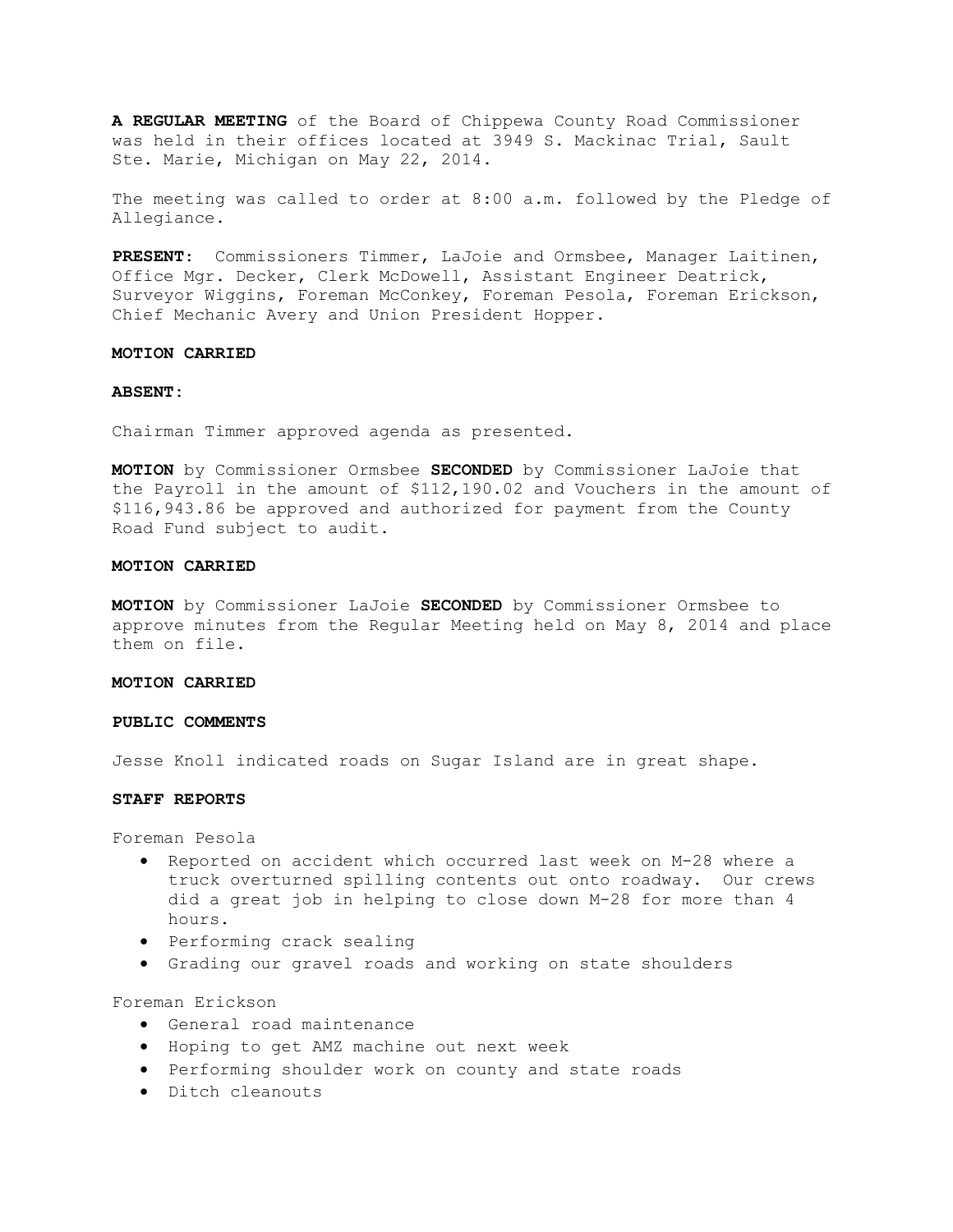Foreman McConkey

- · Performed some garage repairs
- · General road maintenance
- · Shoulder work on M-48

Surveyor Wiggins

· Reported on DEQ site reviews performed last week. Things went well new representative is much easier to work with. Will be working on completing permits for areas where they are needed.

## Office Manager Decker

- · Safety meeting was held last week and went very well.
- · Attended the Finance and HR Conference in Traverse City last week. Sessions were held discussing OPEB strategies being used to work these liabilities down, GASB 68 which deals with the pension side and the recording of these figures on the financials, and PA506 which mandates that beginning in September of 2014 certain information will be required to be visible on our website.

Assistant Engineer Deatrick

- · Ploegstra Road detour signs are in place but will not begin work until June 2nd.
- · Final set of plans have been submitted for the federal aid HMA resurfacing and guardrail work and have received obligation for this project. Scheduled to be in the July bid letting.
- · Seasonal weight restrictions were lifted on Monday, May 19th.

Chief Mechanic Avery

· General equipment maintenance

Union President Hopper

· Reported on a possible culvert issue on Tilson Road at Mud Creek.

## **COUNTY COMMISSIONERS' COMMENTS**-None

## **MANAGERS REPORT**

- · Reported on meeting held with our state maintenance coordinator regarding final numbers from our winter budget.
- · MDOT has some scheduled paving projects, but are ignoring the failing culverts. MDOT may have to take care of them through some form of emergency funding.
- · Transportation funding bills have been reported out of senate committee yesterday with a favorable recommendation. They were reportedly on the list for the afternoon but unable to find out if they were voted on. The funding bill which came out of the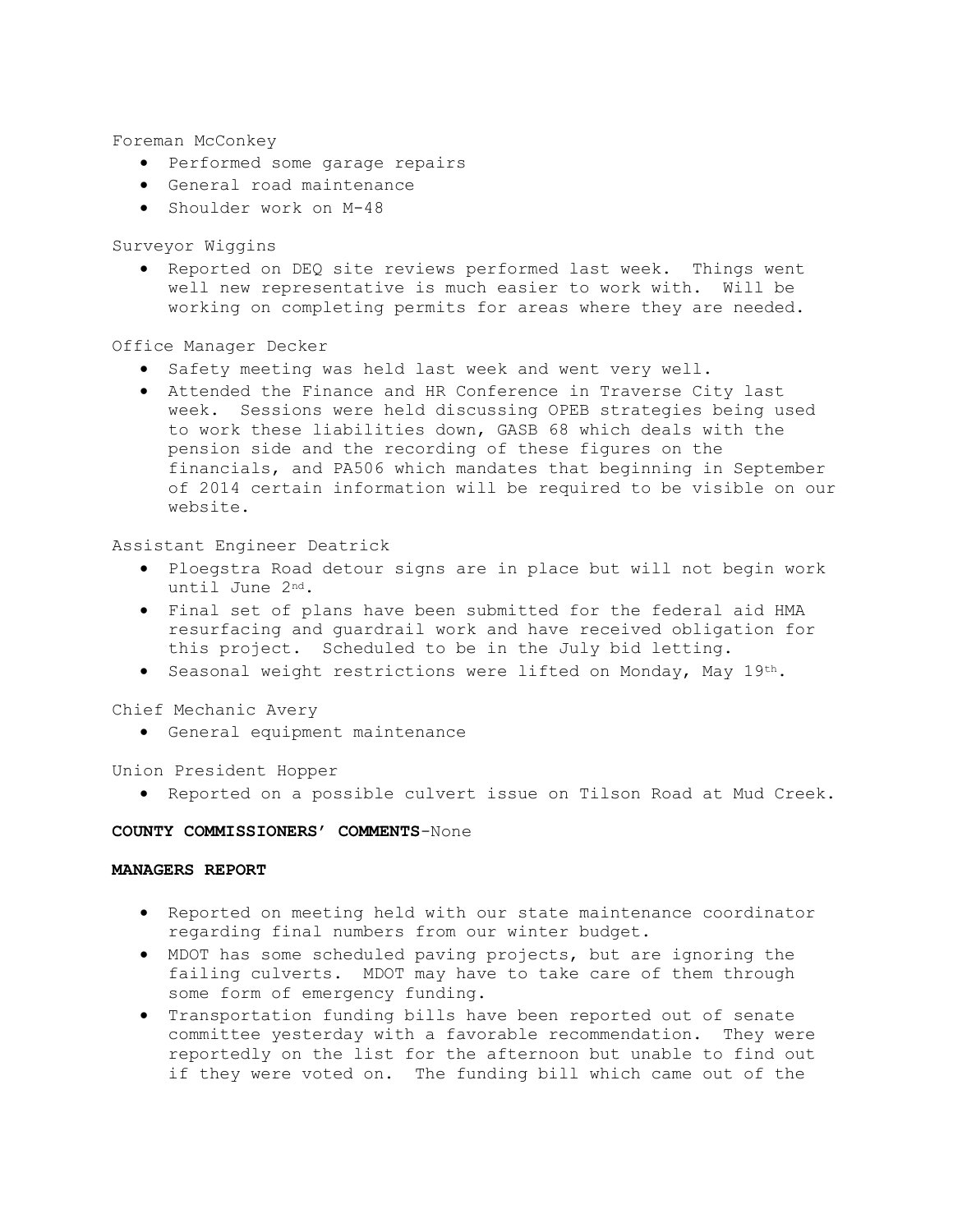house was for 450 million amended in the senate and came out at around 1.5 billion graduated over a 5 year period.

- · Reported on annual safety meeting held on Tuesday of this week. Great topics very relevant.
- · Meeting scheduled today with Gary Nitz to finalize the plans for our new salt barn construction. We will be forwarding these plans onto MDOT. Site work will begin at the site next week.
- · Gave an update on meeting held here last Friday to review the Sugar Island Causeway project. The project should be advertized next week and final award of the contract will be sometime in October.
- · Received email from Jeff Bradley, BIA who has been handling our storm damage on Sugar Island. Reviewed the status and the process which will occur for reimbursements.
- · Will meet next week with DEQ representative and their contracted driller to visit sites with underground storage tanks which were placed on the DEQ open list. Through a DEQ grant there is funding available to monitor and perform sampling at these sites free of charge to the Road Commission.
- · Working on settlement document with the DEQ regarding legal issues.

Manager Laitinen opened discussions regarding the possibility of hiring a PE to help in the engineering department. He stated with the extra work we will have from the Sugar Island Causeway project, Sugar Island storm repair and our normal scheduled work he feels this might be a good time to bring on another person. He indicated he believes there are other grant opportunities out there which we could be applying for if we were to have the additional help. He stated within the Sugar Island Causeway project there was budgeted funds set up for engineering and through Act 51 we would receive \$10,000.00 per year for having a licensed professional engineer on staff.

Discussion ensued on starting salary and probationary period. Salary would be around \$50,000.00 to be reevaluated after a one year probationary period.

**MOTION** by Commissioner Ormsbee **SECONDED** by Commissioner LaJoie to authorize Manager Laitinen to advertize for the hiring of a Professional Engineer.

Assistant Engineer Deatrick stated this individual would be doing a lot of what he currently is responsible for. He indicated ideally he would like to continue to work here for another two years, but doesn't know if this will be possible.

Commissioner Ormsbee stated it's going to take a good part of a year to get someone trained and to obtain certain certifications.

Assistant Engineer Deatrick indicated that it will take an individual two years to learn the MDOT system.